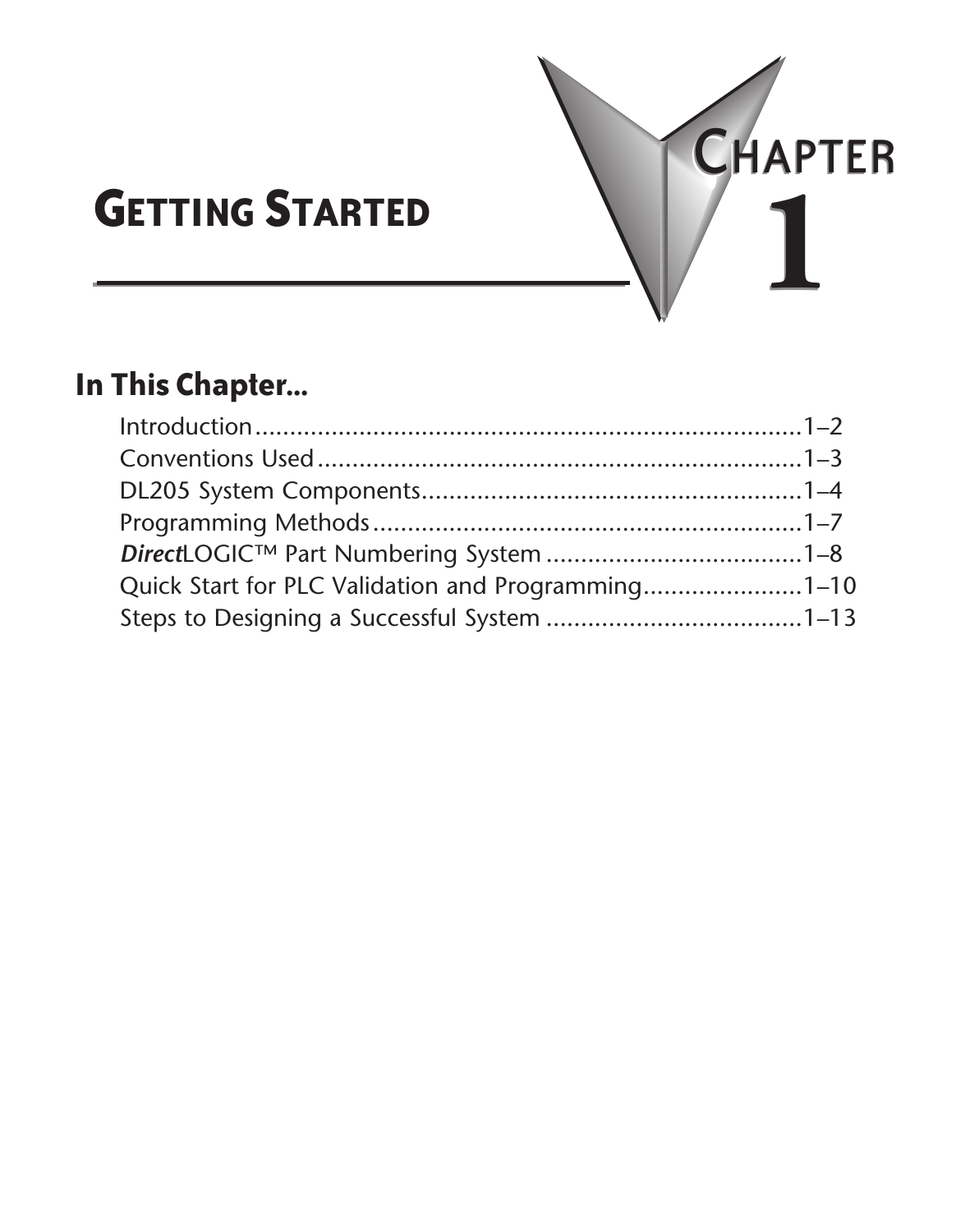# **Introduction**

### **The Purpose of this Manual**

Thank you for purchasing our DL205 family of products. This manual shows you how to install, program, and maintain the equipment. It also helps you understand how to interface them to other devices in a control system.

This manual contains important information for personnel who will install DL205 PLCs and components and for the PLC programmer. If you understand PLC systems, our manuals will provide all the information you need to start and keep your system up and running.

#### **Where to Begin**

If you already understand PLCs please read Chapter 2, "Installation, Wiring, and Specifications," and proceed on to other chapters as needed. Keep this manual handy for reference when you have questions. If you are a new DL205 customer, we suggest you read this manual completely to understand the wide variety of features in the DL205 family of products. We believe you will be pleasantly surprised with how much you can accomplish with our products.

### **Supplemental Manuals**

 If you have purchased operator interfaces or *Direct*SOFT, you will need to supplement this manual with the manuals that are written for those products.

#### **Technical Support**

We strive to make our manuals the best in the industry. We rely on your feedback to let us know if we are reaching our goal. If you cannot find the solution to your particular application, or, if for any reason you need technical assistance, please call us at:

#### **770–844–4200**

Our technical support group will work with you to answer your questions. They are available Monday through Friday from 9:00 A.M. to 6:00 P.M. Eastern Time. We also encourage you to visit our web site where you can find technical and non-technical information about our products and our company.

#### **http://www.automationdirect.com**

If you have a comment, question or suggestion about any of our products, services, or manuals, please fill out and return the 'Suggestions' card included with this manual.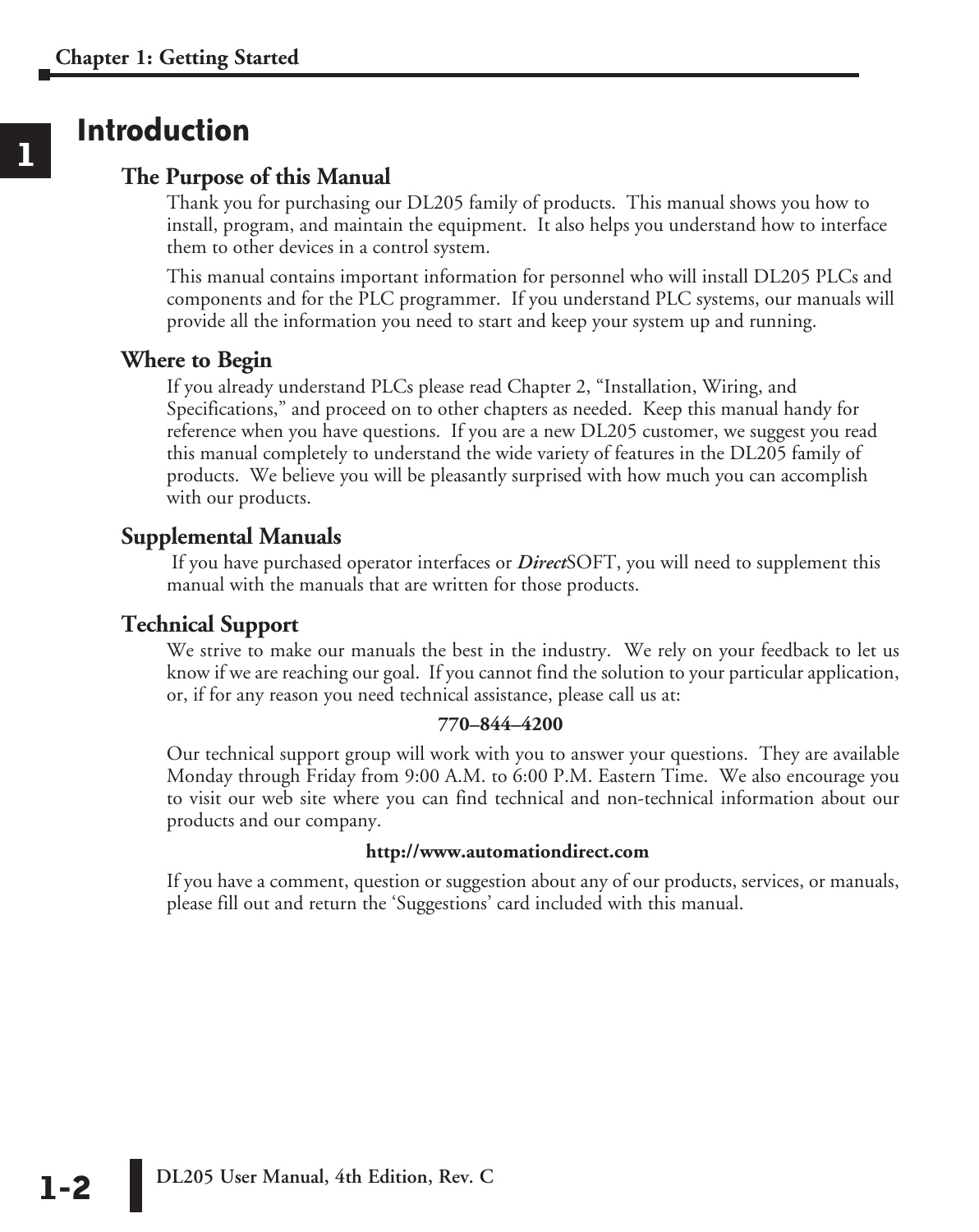# **Conventions Used**



When you see the "notepad" icon in the left–hand margin, the paragraph to its immediate right will be a special note.

The word **NOTE** in boldface will mark the beginning of the text.



When you see the "exclamation mark" icon in the left–hand margin, the paragraph to its immediate right will be a warning. This information could prevent injury, loss of property, or even death (in extreme cases).

The word **WARNING** in boldface will mark the beginning of the text.

### **Key Topics for Each Chapter**

The beginning of each chapter will list the key topics that can be found in that chapter.

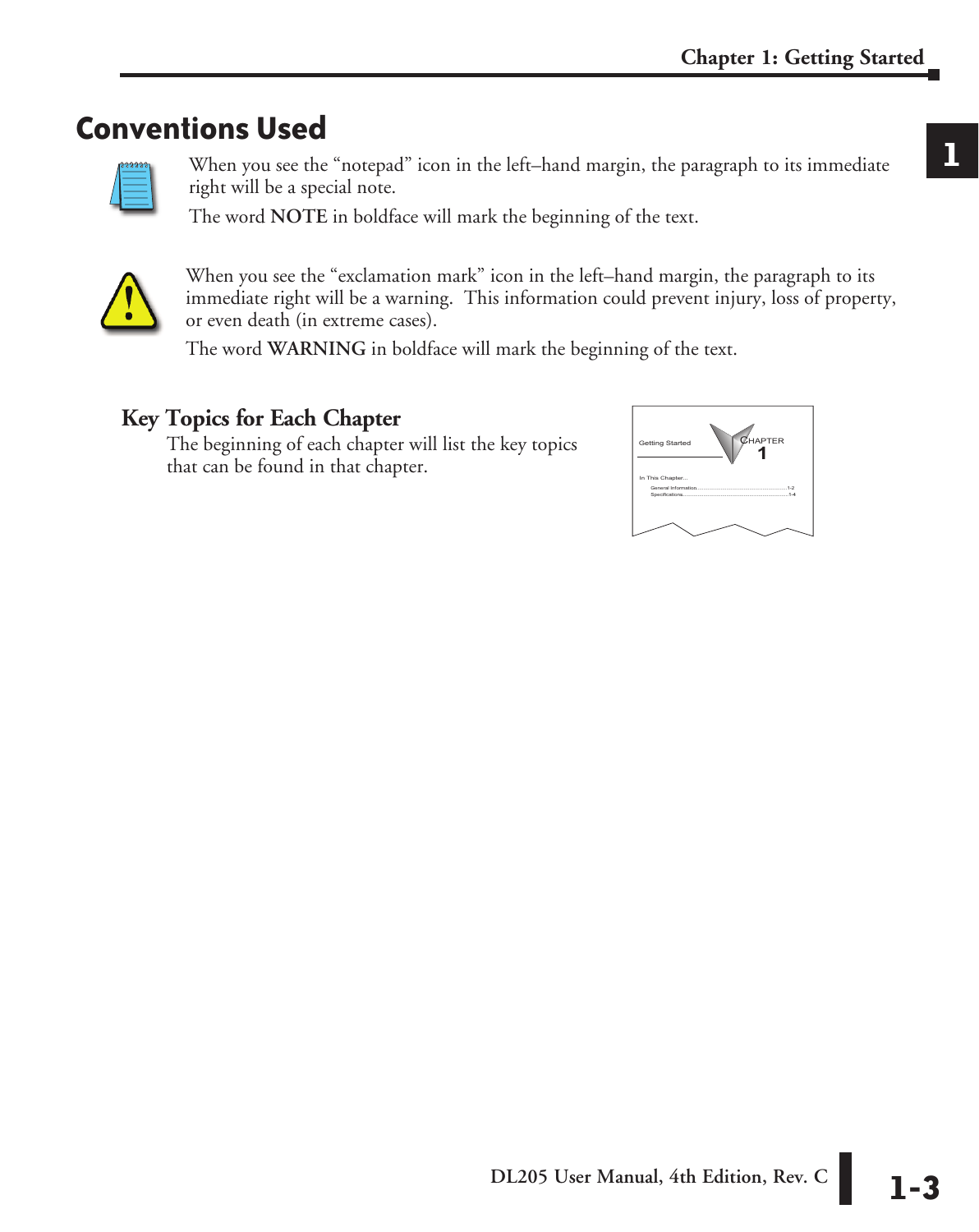# **DL205 System Components**

The DL205 family is a versatile product line that provides a wide variety of features in an extremely compact package. The CPUs are small, but offer many instructions normally only found in larger, more expensive systems. The modular design also offers more flexibility in the fast moving industry of control systems. The following is a summary of the major DL205 system components.

### **CPUs**

This product line includes four feature-enhanced CPUs: the DL230, DL240, DL250–1 and DL260. All CPUs include built-in communication ports. Each CPU offers a large amount of program memory, a substantial instruction set and advanced diagnostics. The DL250–1 features drum timers, floating–point math, 4 built-in PID loops with automatic tuning and 2 bases of local expansion capability.

The DL260 features ASCII IN/OUT and extended MODBUS communications, table and trigonometric instructions, 16 PID loops with autotuning and up to 4 bases of local expansion. Details of these CPU features and more are covered in Chapter 3, CPU Specifications and Operation.

#### **Bases**

Four base sizes are available: 3, 4, 6 and 9 slot. The DL205 PLCs use bases that can be expanded. The part numbers for these bases end with –1. These bases have a connector for local expansion located on the right end of the base. They can serve in local, local expansion and remote I/O configurations. All bases include a built-in power supply. The bases with the –1 suffix can replace existing bases without a suffix if expansion is required.

### **I/O Configuration**

The DL230 and DL240 CPUs can support up to 256 local I/O points. The DL250–1 can support up to 768 local I/O points with up to two expansion bases. The DL260 can support up to 1280 local I/O points with up to four expansion bases. These points can be assigned as input or output points. The DL240, DL250–1 and DL260 systems can also be expanded by adding remote I/O points. The DL250–1 and DL260 provide a built–in master for remote I/O networks. The I/O configurations are explained in Chapter 4, System Design and Configuration. I/O Modules

#### **I/O Modules**

The DL205 has some of the most powerful modules in the industry. A complete range of discrete modules which support 24 VDC, 110/220 VAC and up to 10A relay outputs (subject to derating) are offered. The analog modules provide 12- and 16-bit resolution and several selections of input and output signal ranges (including bipolar). Several specialty and communications modules are also available.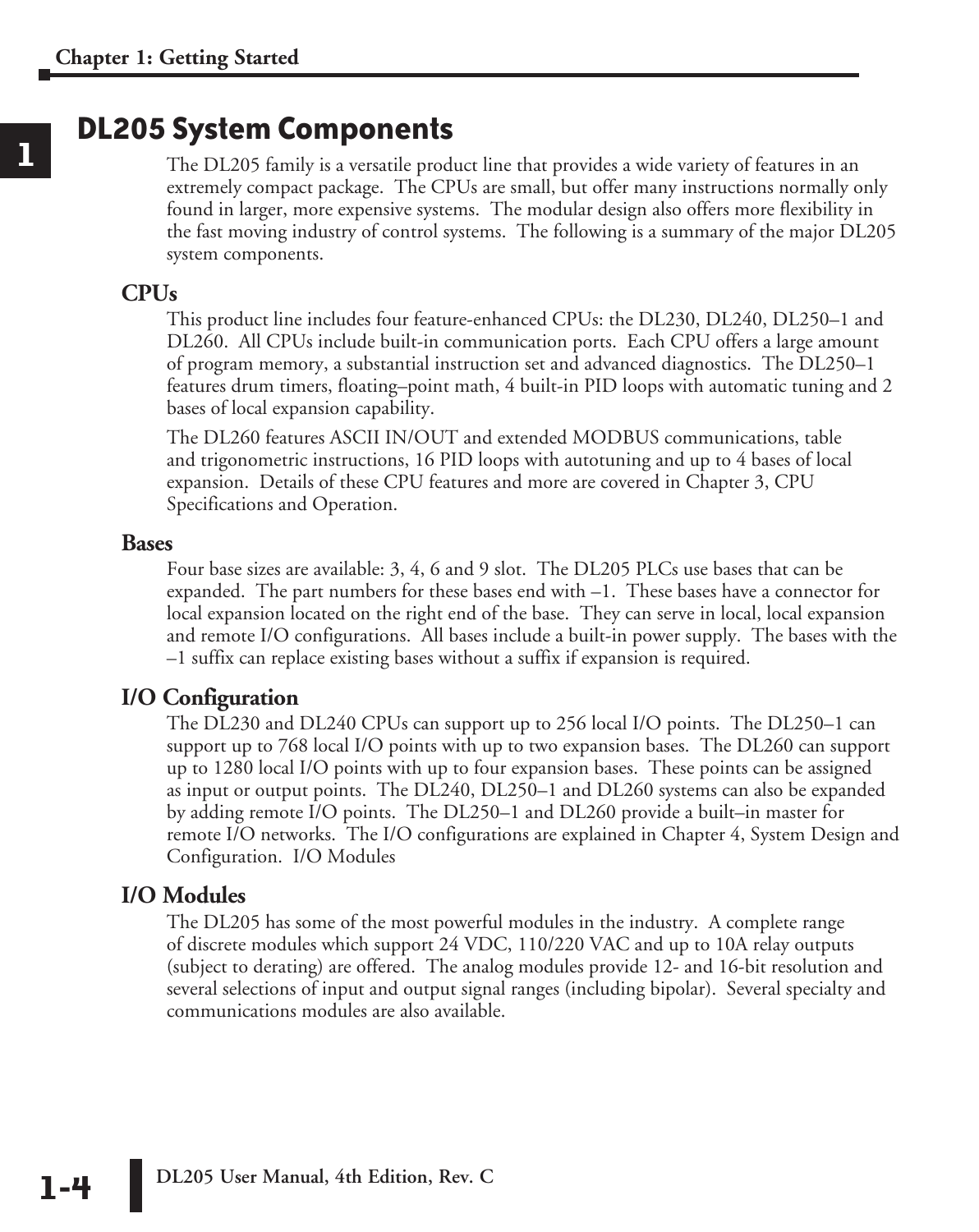### **DL205 System Diagrams**

The diagram below shows the major components and configurations of the DL205 system. The next two pages show specific components for building your system.

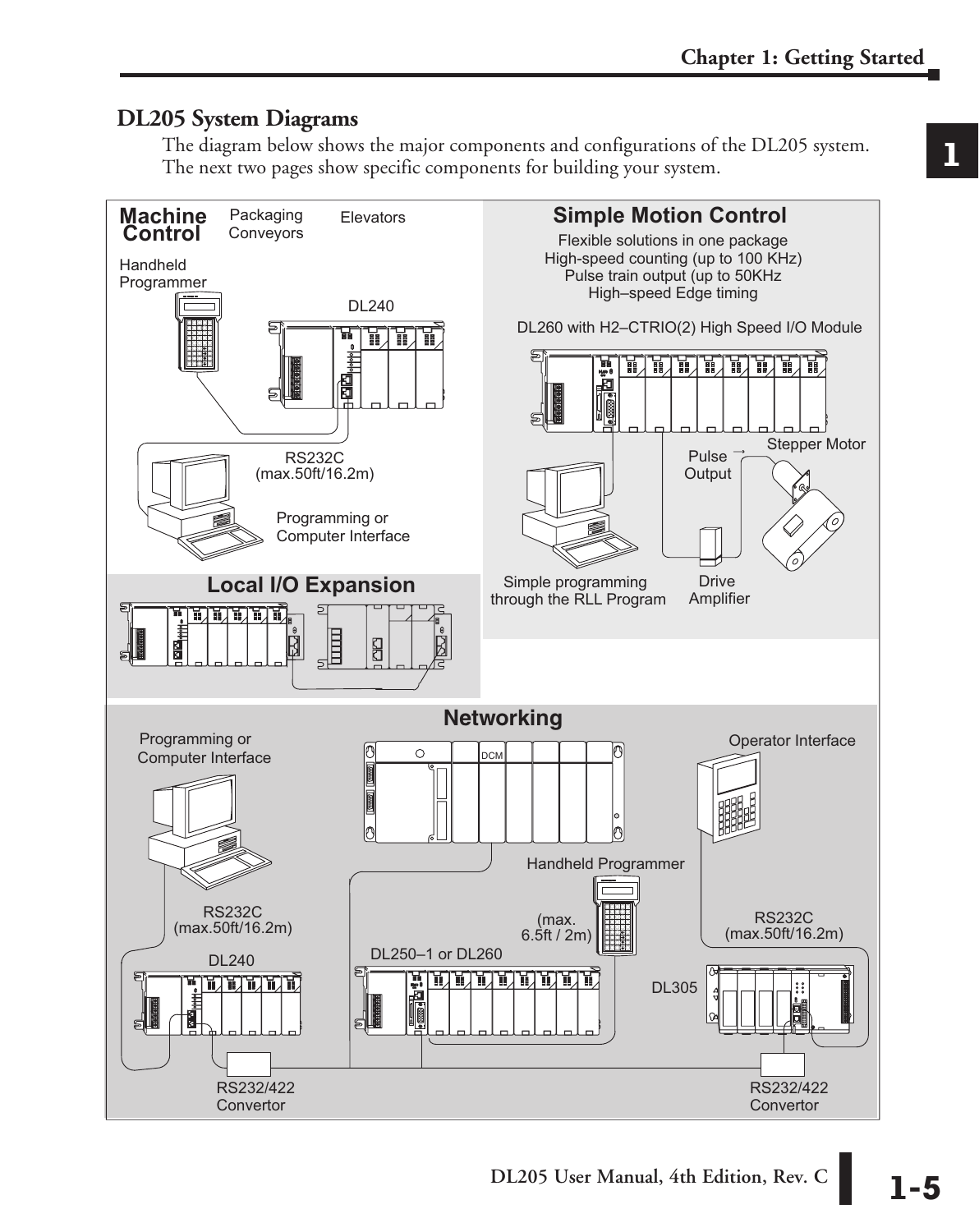

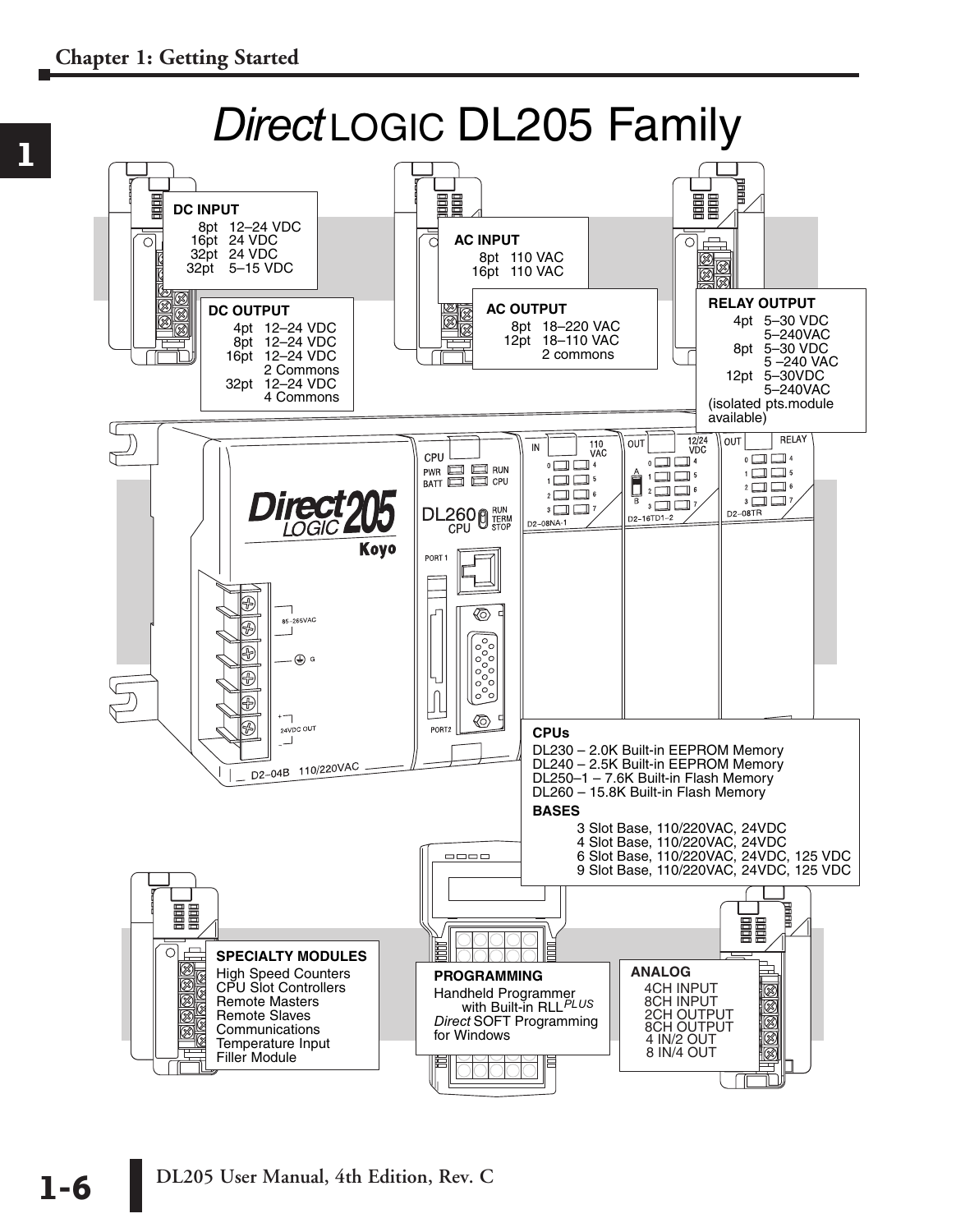# **Programming Methods**

Two programming methods are available for the DL205 CPUs: Relay Ladder Logic (RLL) and RLL*PLUS* (Stage Programming). Both the *Direct*SOFT5 programming package and the handheld programmer support RLL and Stage.

## *Direct***SOFT Programming for Windows**

The DL205 can be programmed with one of the most advanced programming packages in the industry ––*Direct*SOFT5. *Direct*SOFT5 is a Windows-based software package that supports many Windows features you already know, such as cut and paste between applications, point and click editing, viewing and editing multiple application programs at the same time, etc. *Direct*SOFT5 universally supports the *Direct*LOGIC CPU families. This means you can use the same *Direct*SOFT5 package to program DL05, DL06, DL105, DL205, DL305, DL405 or any new CPUs we may add to our product line. A separate manual discusses the *Direct*SOFT5 programming software which is included with your software package.

### **Handheld Programmer**

All DL205 CPUs have a built-in programming port for use with the handheld programmer (D2–HPP). The handheld programmer can be used to create, modify and debug your application program. A separate manual that discusses the DL205 Handheld Programmer is available.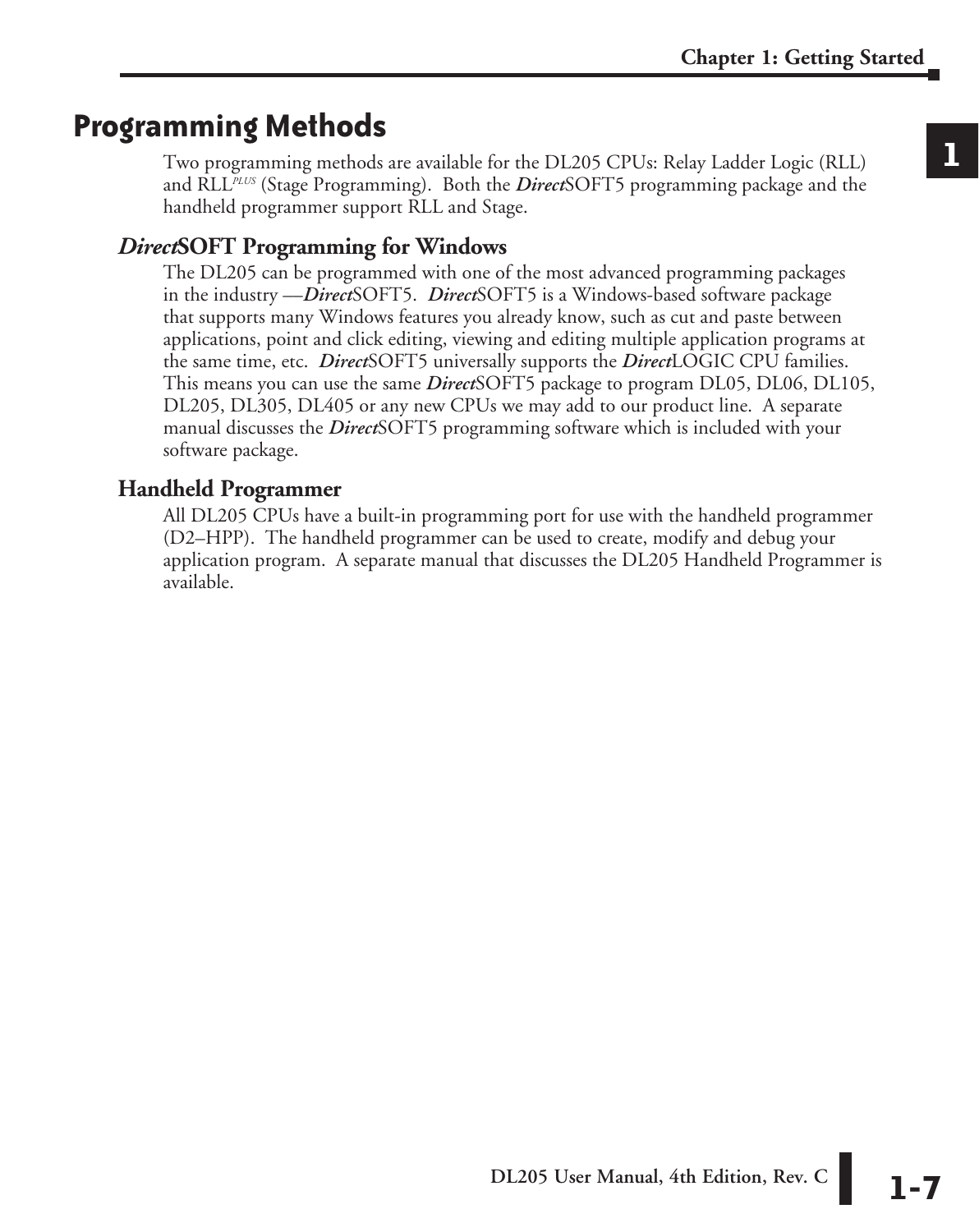# *Direct***LOGIC**™ **Part Numbering System**

As you examine this manual, you will notice there are many different products available. Sometimes it is difficult to remember the specifications for any given product. However, if you take a few minutes to understand the numbering system, it may save you some time and confusion. The charts below show how the part numbering systems work for each product category. Part numbers for accessory items such as cables, batteries, memory cartridges, etc, are typically an abbreviation of the description for the item.

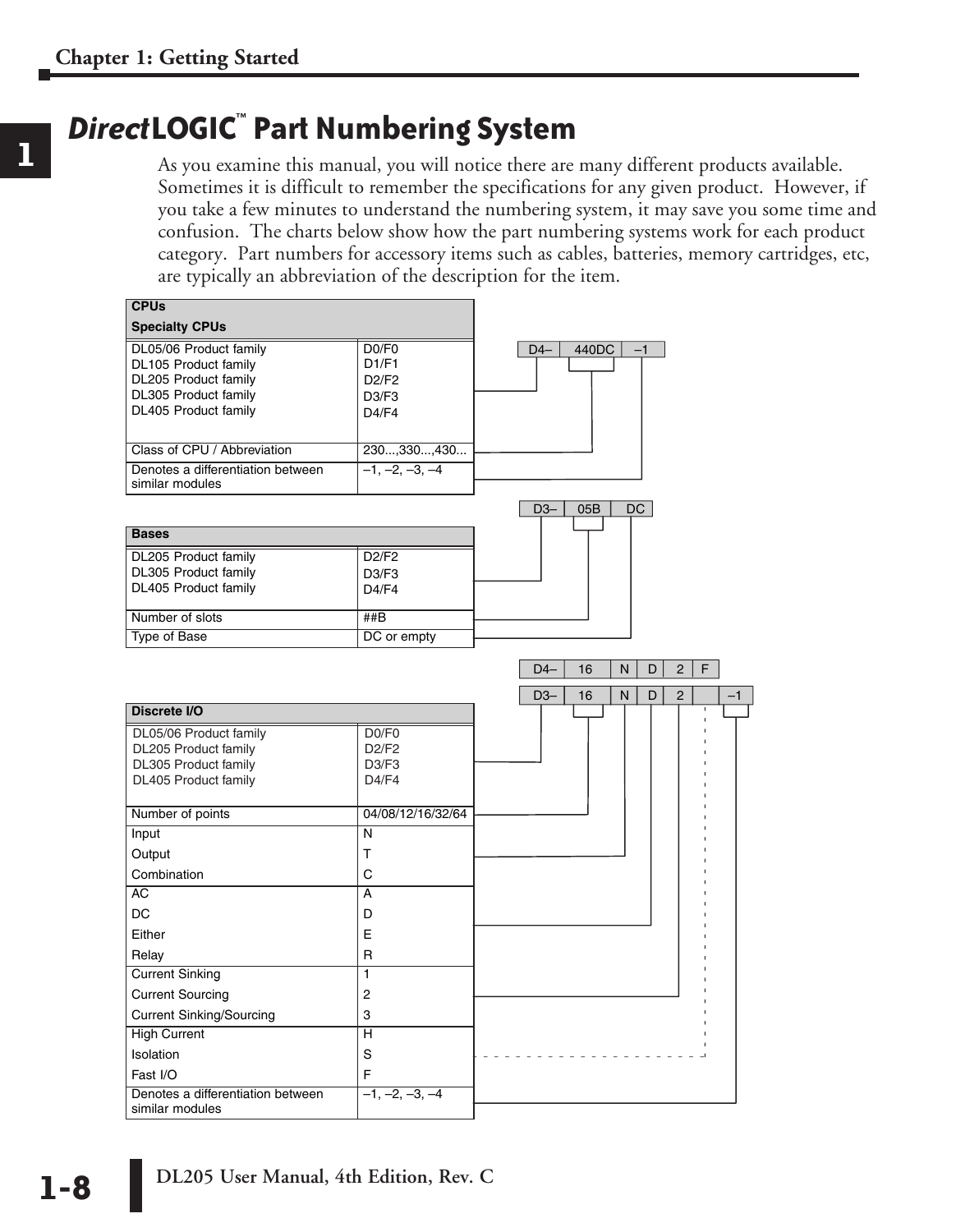# **1**

| Analog I/O                                           |                                | $\mathsf{s}$<br>$F3-$<br>04<br><b>AD</b>                         |
|------------------------------------------------------|--------------------------------|------------------------------------------------------------------|
| DL05/06 Product family                               | DO/F0                          |                                                                  |
| DL205 Product family                                 | D2/F2                          |                                                                  |
| <b>DL305 Product family</b>                          | D <sub>3</sub> /F <sub>3</sub> |                                                                  |
| DL405 Product family                                 | D4/F4                          |                                                                  |
| Number of channels                                   | 02/04/08/16                    | Alternate example of Analog I/O                                  |
| Input (Analog to Digital)                            | <b>AD</b>                      | using abbreviations                                              |
| Output (Digital to Analog)                           | DA                             | 08<br>$F3-$<br><b>THM</b><br>$-n$                                |
| Combination                                          | <b>AND</b>                     | note: - n indicates thermocouple type                            |
| Isolated                                             | $\overline{s}$                 | such as: J, K, T, R, S or E                                      |
| Denotes a differentiation between<br>Similar modules | $-1, -2, -3, -4$               |                                                                  |
|                                                      |                                | DCM<br>$D4-$<br>DCM (Data Communication Module)                  |
| <b>Communication and Networking</b>                  |                                | <b>HSC</b><br>$D3-$<br><b>HSC (High Speed Counter)</b>           |
| <b>Special I/O and Devices</b>                       |                                | HPP (RLL PLUS Handheld Programmer)<br>$D3-$<br><b>HPP</b>        |
| Programming                                          |                                |                                                                  |
| DL205 Product family                                 | D2/F2                          |                                                                  |
| DL305 Product family                                 | D3/F3                          |                                                                  |
| DL405 Product family                                 | D4/F4                          |                                                                  |
| Name Abbreviation                                    | see example                    |                                                                  |
|                                                      |                                |                                                                  |
| <b>CoProcessors and ASCII BASIC Modules</b>          |                                | <b>CP</b><br>$F4-$<br>128<br>$\overline{R}$<br>$\qquad \qquad -$ |
| DL205 Product family                                 | D2/F2                          |                                                                  |
| DL305 Product family                                 | D3/F3                          |                                                                  |
| DL405 Product family                                 | D4/F4                          |                                                                  |
| CoProcessor                                          | CP                             |                                                                  |
| <b>ASCII BASIC</b>                                   | AB                             |                                                                  |
| 64K memory                                           | 64                             |                                                                  |
| 128K memory                                          | 128                            |                                                                  |
| 512K memory                                          | 512                            |                                                                  |
| Radio modem                                          | $\overline{R}$                 |                                                                  |
| Telephone modem                                      | T                              |                                                                  |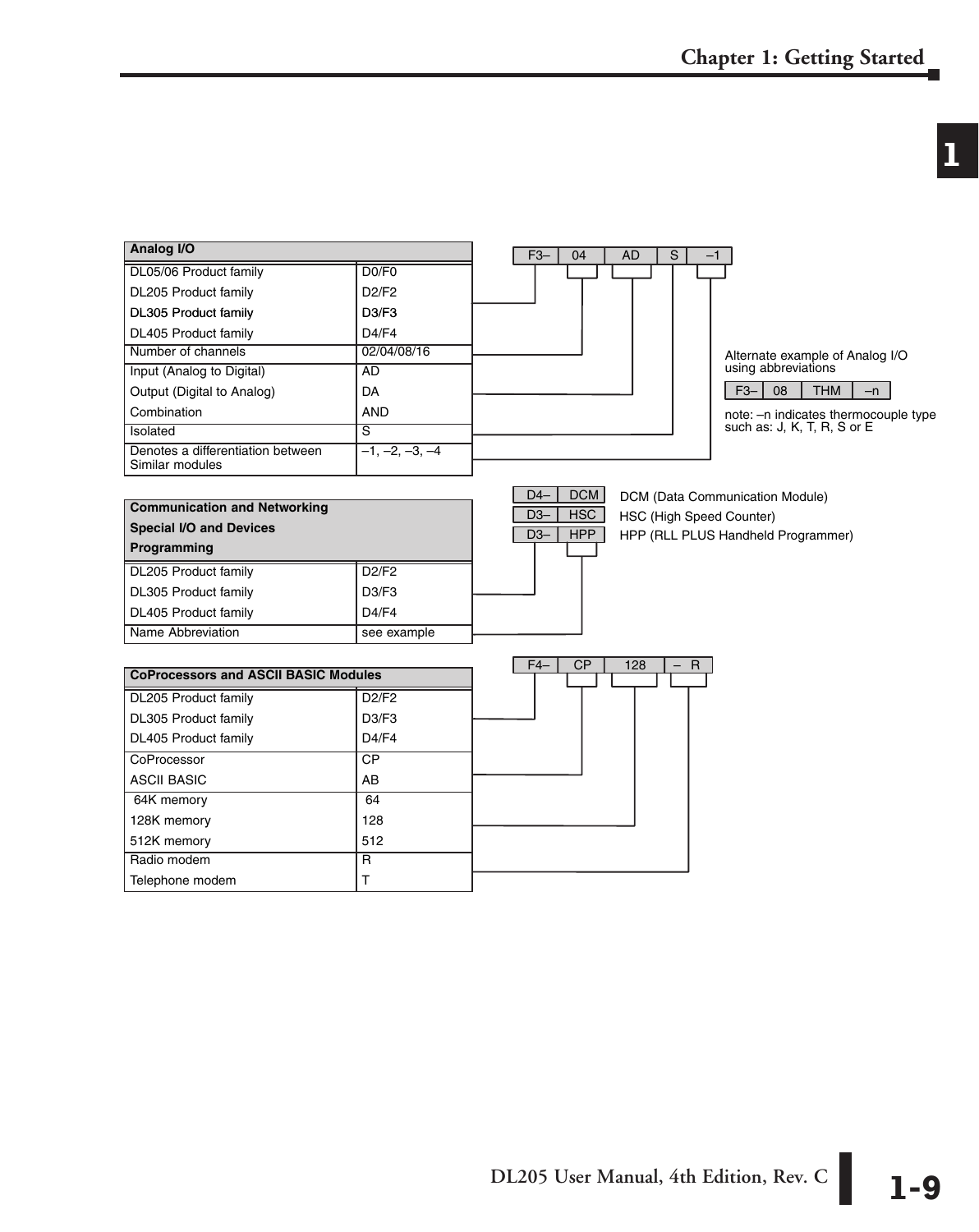# **Quick Start for PLC Validation and Programming**

If you have experience using PLCs, or want to set up a quick example, this section is what you want to use. This example is not intended to explain everything needed to start up your system. It is only intended to provide a general picture of what is needed to get your system powered up.

### **Step 1: Unpack the DL205 Equipment**

 Unpack the DL205 equipment and verify you have the parts necessary to build this demonstration system. The minimum parts needed are as follows:

- Base
- $\bullet$  CPU
- A discrete input module such as a D2–16ND3–2 DC or a F2–08SIM input simulator module
- A discrete output module such as a D2–16TD1–2 DC
- \*Power cord
- \*Hook up wire
- \*One or more toggle switches (if not using the input simulator module)
- \*A screwdriver, blade or Phillips type
- \*These items are not supplied with your PLC.

You will need at least one of the following programming options:

- *Direct*SOFT5 Programming Software, *Direct*SOFT5 Manual, and a programming cable (connects the CPU to a personal computer), or
- D2–HPP Handheld Programmer and the Handheld Programmer Manual.

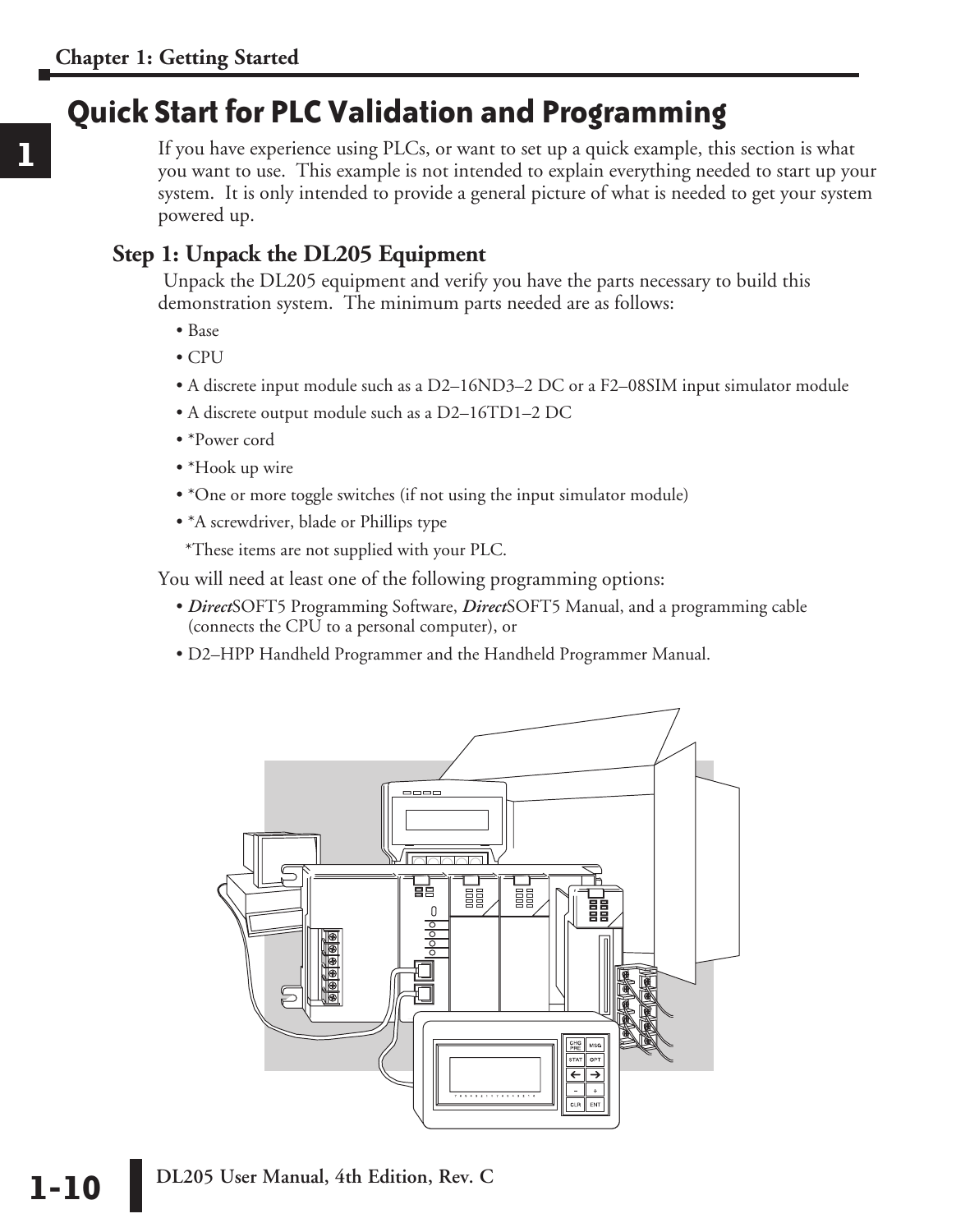**1**

### **Step 2: Install the CPU and I/O Modules**

Insert the CPU and I/O into the base. The CPU must be inserted into the first slot of the base (next to the power supply). ₽

- Each unit has a plastic retaining clip at the top and bottom. Slide the retainer clips to the out position before installing the module.
- With the unit square to the base, slide it in using the upper and lower guides.
- Gently push the unit back until it is firmly seated in **Retaining Clips**the backplane.
- Secure the unit to the base by pushing in the retainer clips.

Placement of discrete, analog and relay modules is not critical and may go in any slot in any base; however, for this example, install the output module in the slot next to the CPU and the input module in the next slot. Limiting factors for other types of modules are discussed in Chapter 4, System Design and Configuration. You must also make sure you do not exceed the power budget for each base in your system configuration. Power budgeting is also discussed in Chapter 4.

# **Step 3: Remove Terminal Strip Access**

### **Cover**

Remove the terminal strip cover. It is a small strip of clear plastic that is located on the base power supply.

### **Step 4: Add I/O Simulation**

To finish this quick start exercise or study other examples in this manual, you will need to install an input simulator module (or wire an input switch as shown below), and add an output module. Using an input simulator is the quickest way to get physical inputs for checking out the system or a new program. To monitor output status, any discrete output module will work.

Wire the switches or other field devices prior to applying power to the system to ensure a

point is not accidentally turned on during the wiring operation. This example uses DC input and output modules. Wire the input module, X0, to the toggle switch and 24VDC auxiliary







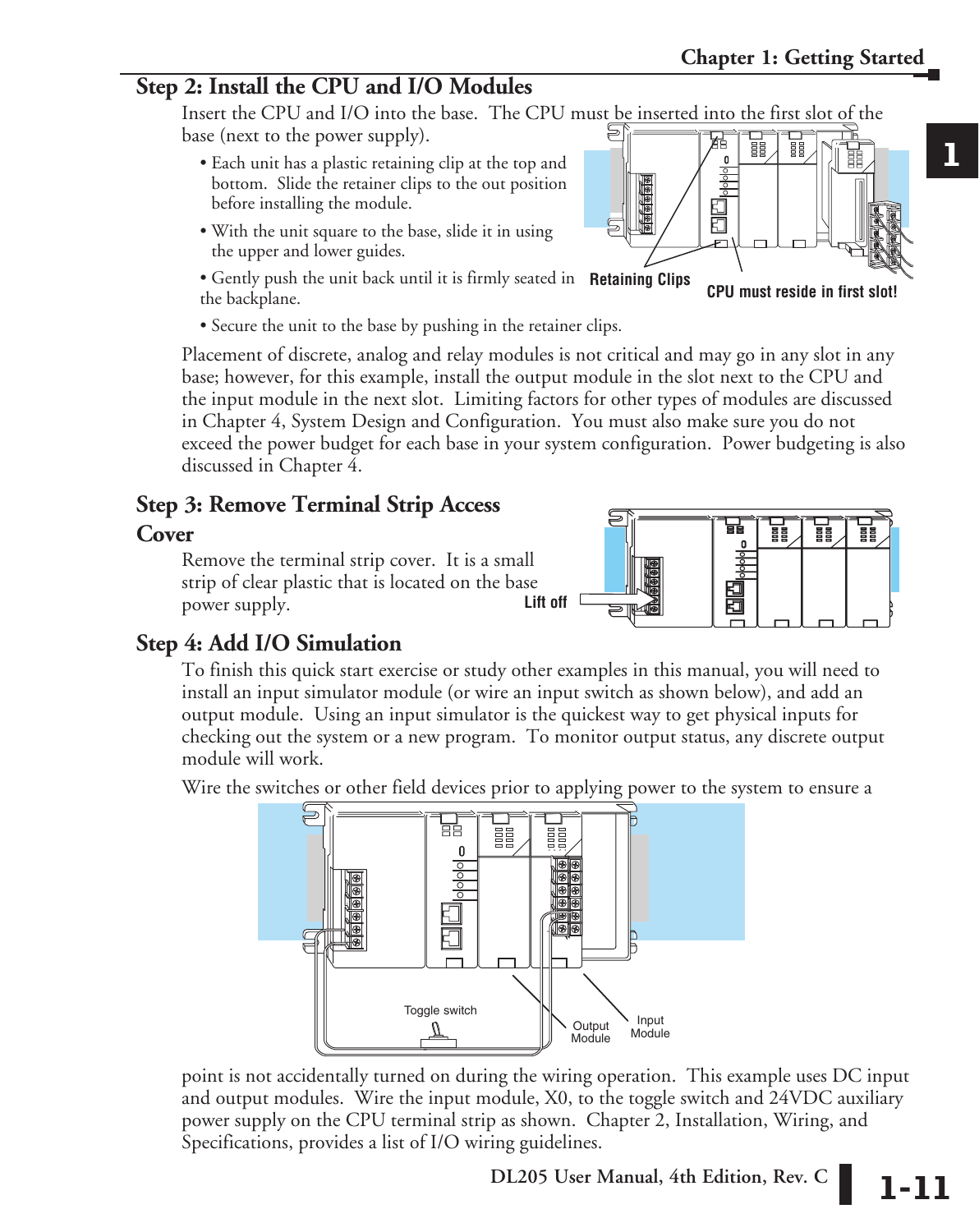### **Step 5: Connect the Power Wiring**

Connect the wires as shown. Observe all precautions stated earlier in this manual. For details on wiring see Chapter 2 Installation, Wiring, and Specifications. When the wiring is complete, replace the CPU and module covers. Do not apply power at this time.

### **Step 6: Connect the Programmer**

Either connect the programming cable connected to a computer loaded with *Direct*SOFT Programming Software or a D2-HPP Handheld Programmer (comes with programming cable) to the top port of the CPU.





### **Step 7: Switch On the System Power**

Apply power to the system and ensure the PWR indicator on the CPU is on. If not, remove power from the system, check all wiring and refer to the troubleshooting section in Chapter 9 for assistance.

### **Step 8: Enter the Program**

Slide the switch on the CPU to the STOP position (250–1/260 only) and then back to the TERM position. This puts the CPU in the program mode and allows access to the CPU program. Edit a *Direct*SOFT program using the relay ladder diagram below and load it into the PLC. If using an HPP, the PGM indicator should be illuminated on the HPP. Enter the following keystrokes on the HPP:



*NOTE: It is not necessary for you to configure the I/O for this system since the DL205 CPUs automatically examine any installed modules and establish the correct configuration.*



After entering the example program put the CPU in the RUN mode with *Direct*SOFT or after entering the program using the HPP, slide the switch from the TERM position to the RUN position and back to TERM. The RUN indicator on the CPU will come on indicating the CPU has entered the run mode. If not, repeat Step 8 ensuring the program is entered properly or refer to the troubleshooting guide in Chapter 9.

During Run mode operation, the output status indicator "0" on the output module should reflect the switch status. When the switch is on, the output should be on.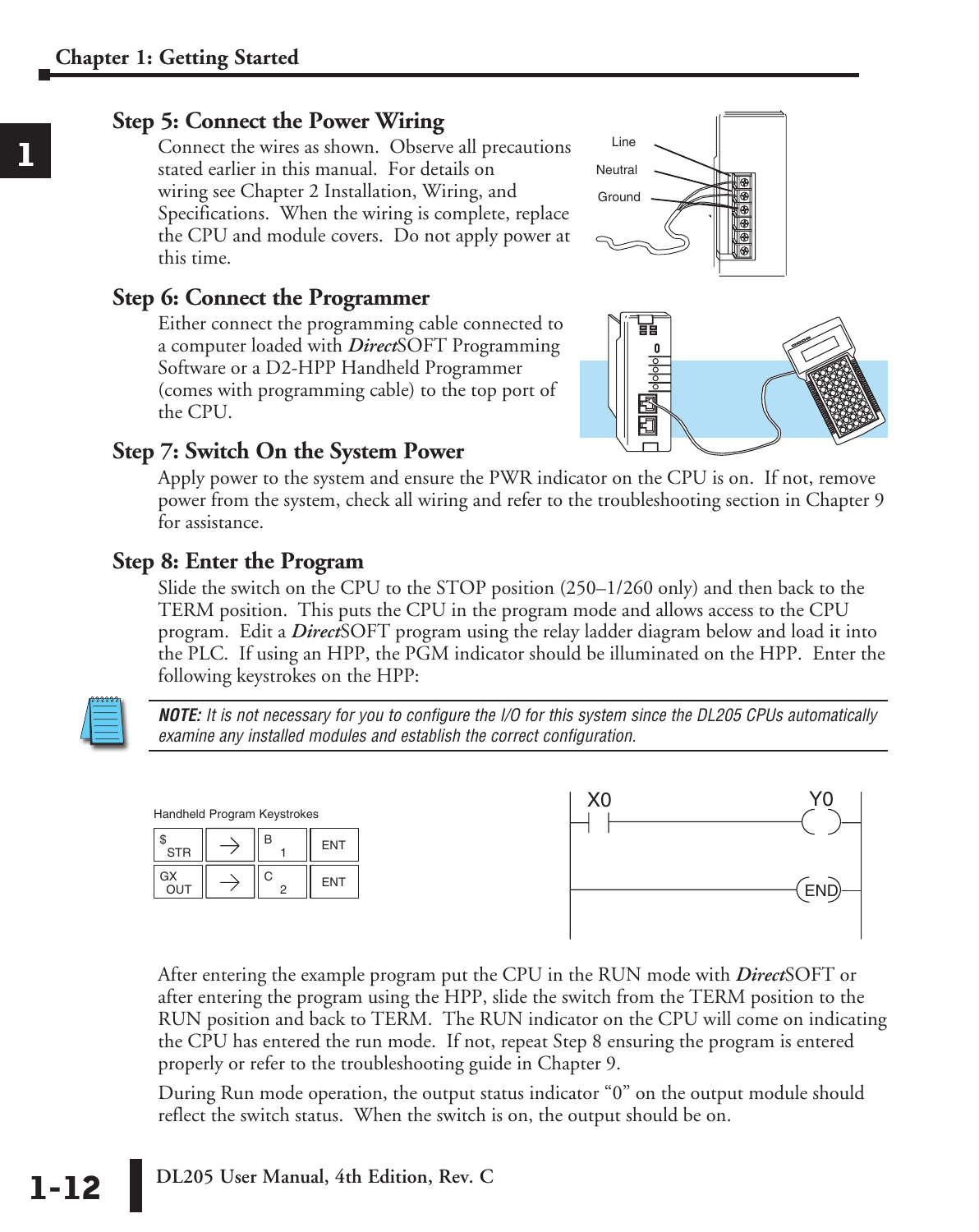**1**

# **Steps to Designing a Successful System**

### **Step 1: Review the Installation Guidelines**

Always make safety your first priority in any system application. Chapter 2 provides several guidelines that will help provide a safer, more reliable system. This chapter also includes wiring guidelines for the various system components.

### **Step 2: Understand the CPU Set-up Procedures**

The CPU is the heart of your automation system and is explained in Chapter 3. Make sure you take time to understand the various features and set-up requirements.

## **Step 3: Understand the I/O System Configurations**

It is important to understand how your local I/O system can be configured. It is also important to understand how the system Power Budget is calculated. This can affect your I/O placement and/or configuration options. See Chapter 4 for more information.

### **Step 4: Determine the I/O Module Specifications and Wiring Characteristics**

Many different I/O modules are available with the DL205 system. Chapter 2 provides the specifications and wiring diagrams for the discrete I/O modules.

*NOTE: Analog and specialty modules have their own manuals and are not included in this manual.*

# **Step 5: Understand the System Operation**

Before you begin to enter a program, it is very helpful to understand how the DL205 system processes information. This involves not only program execution steps, but also involves the various modes of operation and memory layout characteristics. See Chapter 3 for more information.